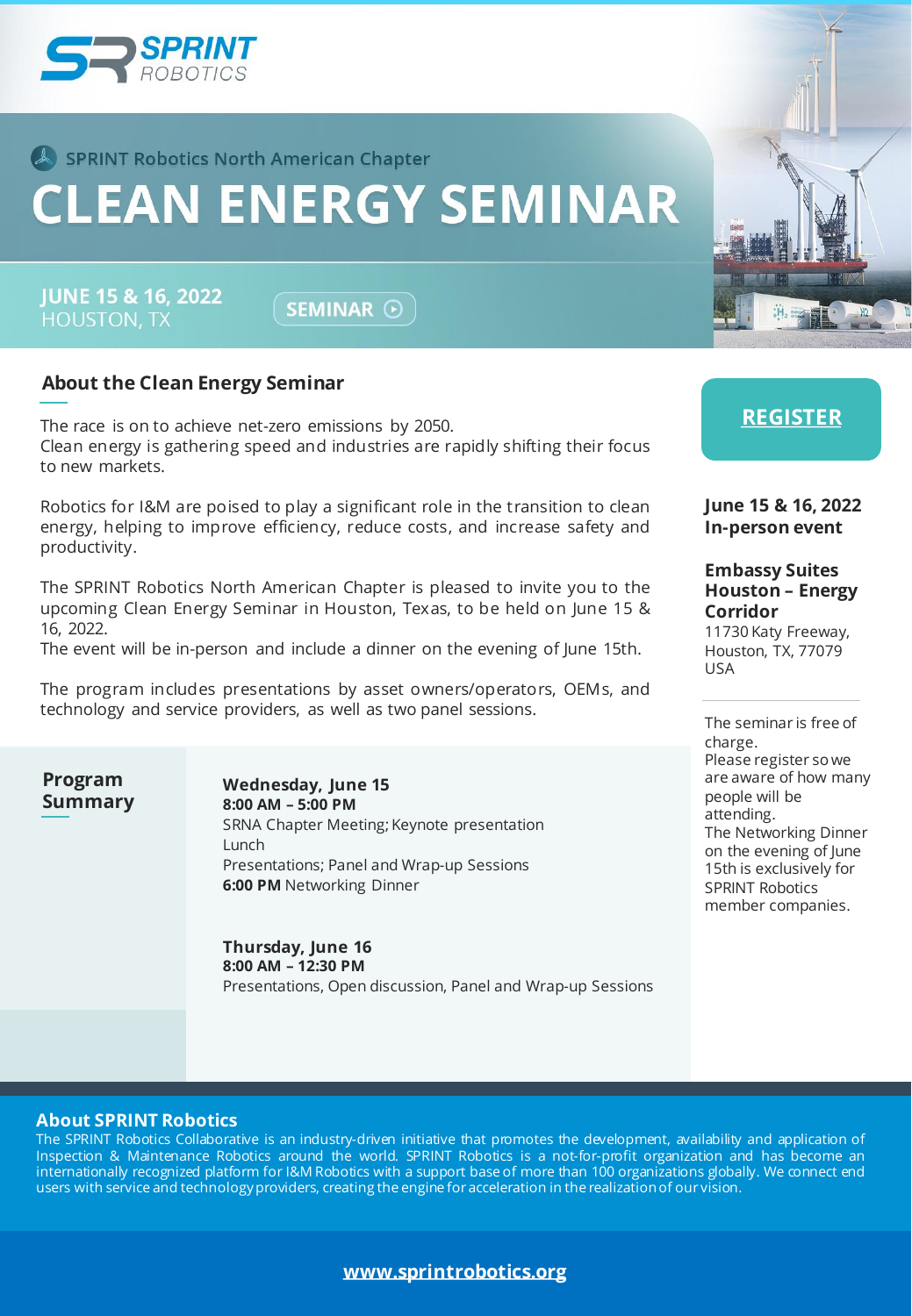

# **CLEAN ENERGY SEMINAR**

**JUNE 15 & 16, 2022**<br>HOUSTON, TX

SEMINAR  $\odot$ 

## **June 15 Program**

| <b>TIME</b> | <b>PRESENTATION</b>                                                                        | <b>SPEAKER</b>                                                   |
|-------------|--------------------------------------------------------------------------------------------|------------------------------------------------------------------|
| 8:00am      | Welcoming & Seminar Opening                                                                | George Williamson, SPRINT Robotics                               |
| 8:05am      | Safety Briefing & Introduction                                                             | Xavier Quintanilla, SPRINT Robotics                              |
| 8:10am      | SPRINT Robotics North America Chapter Meeting                                              | George Williamson, Xavier Quintanilla,<br><b>SPRINT Robotics</b> |
| 9:10am      | <b>Break</b>                                                                               |                                                                  |
| 10:30am     | Keynote: Energy Transition-University of Houston                                           | Ramanan Krishnamoorti,<br>University of Houston                  |
| 11:30am     | Scaling Robotic Inspections for Asset Management                                           | Adam Serblowski, Airtonomy                                       |
| 12:00pm     | Standards and Offshore Energy Regulations                                                  | Alton Payne, BSEE                                                |
| 12:30pm     | Lunch                                                                                      |                                                                  |
| 1:30pm      | Sensoria Presentation, wind blade monitoring                                               | Valery Godinez-Azcuaga, MISTRAS                                  |
| 2:30pm      | Two Robotic Solutions, climbing, bolt tension/deploying a drone<br>robot for IR assessment | Michael Corsar, Innvotek                                         |
| 3:00pm      | <b>TBD</b>                                                                                 | John O'Brien, ItcSkills                                          |
| 3:30pm      | <b>Break</b>                                                                               |                                                                  |
| 4:00pm      | Panel Session: New skills and knowledge needed in the energy<br>transition.                | Ramanan Krishnamoorti,<br>Moderator                              |
| $4:45$ pm   | Panel Session Q&A                                                                          |                                                                  |
| 5:00pm      | Wrap Up Session                                                                            | Xavier Quintanilla, SPRINT Robotics                              |
| 5:05pm      | Close                                                                                      |                                                                  |
| 6:00pm      | SPRINT Robotics Networking Dinner                                                          |                                                                  |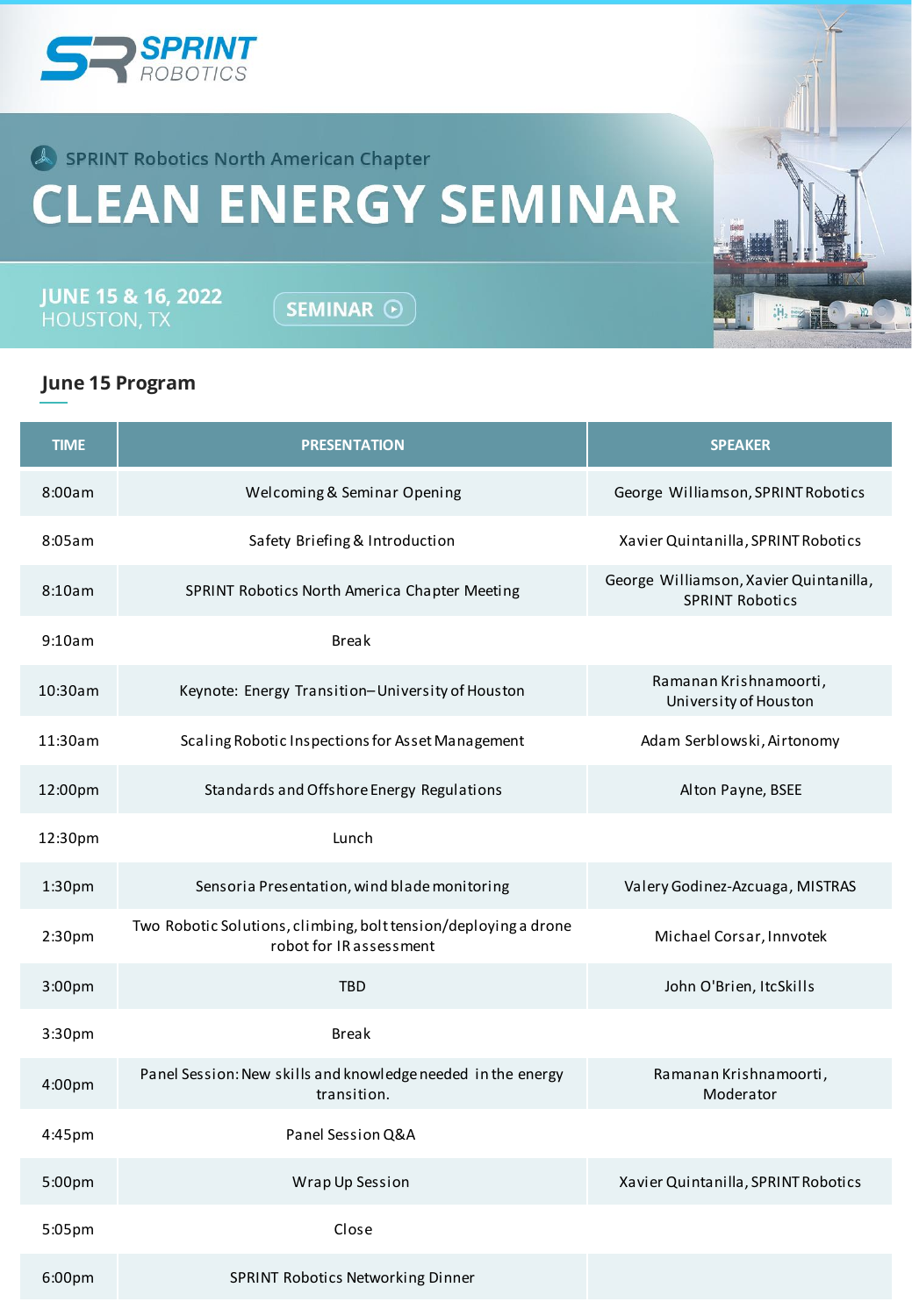

# **CLEAN ENERGY SEMINAR**

**JUNE 15 & 16, 2022** 

SEMINAR <sup>O</sup>

## **June 16 Program**

| <b>TIME</b> | <b>PRESENTATION</b>                                                     | <b>SPEAKER</b>                              |
|-------------|-------------------------------------------------------------------------|---------------------------------------------|
| 8:05am      | Safety Briefing & Day 1 Summary                                         | Xavier Quintanilla, SPRINT Robotics         |
| 8:10am      | How we Operationalize Robotic Technology                                | Matt Alberts, HUVR                          |
| 9:40am      | Open Discussion                                                         | Charles McConnell,<br>University of Houston |
| 10:40am     | <b>Break</b>                                                            |                                             |
| 11:00am     | Composite Wind Blade Degradation Mechanisms and<br>Inspection Solutions | Steven Olson, IRISNDT                       |
| 11:30am     | Panel Session "Value Proposition for Robotics"                          | John O'Brien, Moderator                     |
| 12:15pm     | Panel Session Q&A                                                       |                                             |
| 12:30pm     | Wrap Up Session                                                         | Xavier Quintanilla, SPRINT Robotics         |
| 12:35pm     | Close                                                                   |                                             |

**June 15 & 16, 2022 In-person event**

### **Embassy Suites Houston – Energy Corridor**

11730 Katy Freeway, Houston, TX, 77079 USA

#### **The seminar is free of charge.**

Please register so we are aware of how many people will be attending. The Networking Dinner on the evening of June 15th is exclusively for SPRINT Robotics member companies.